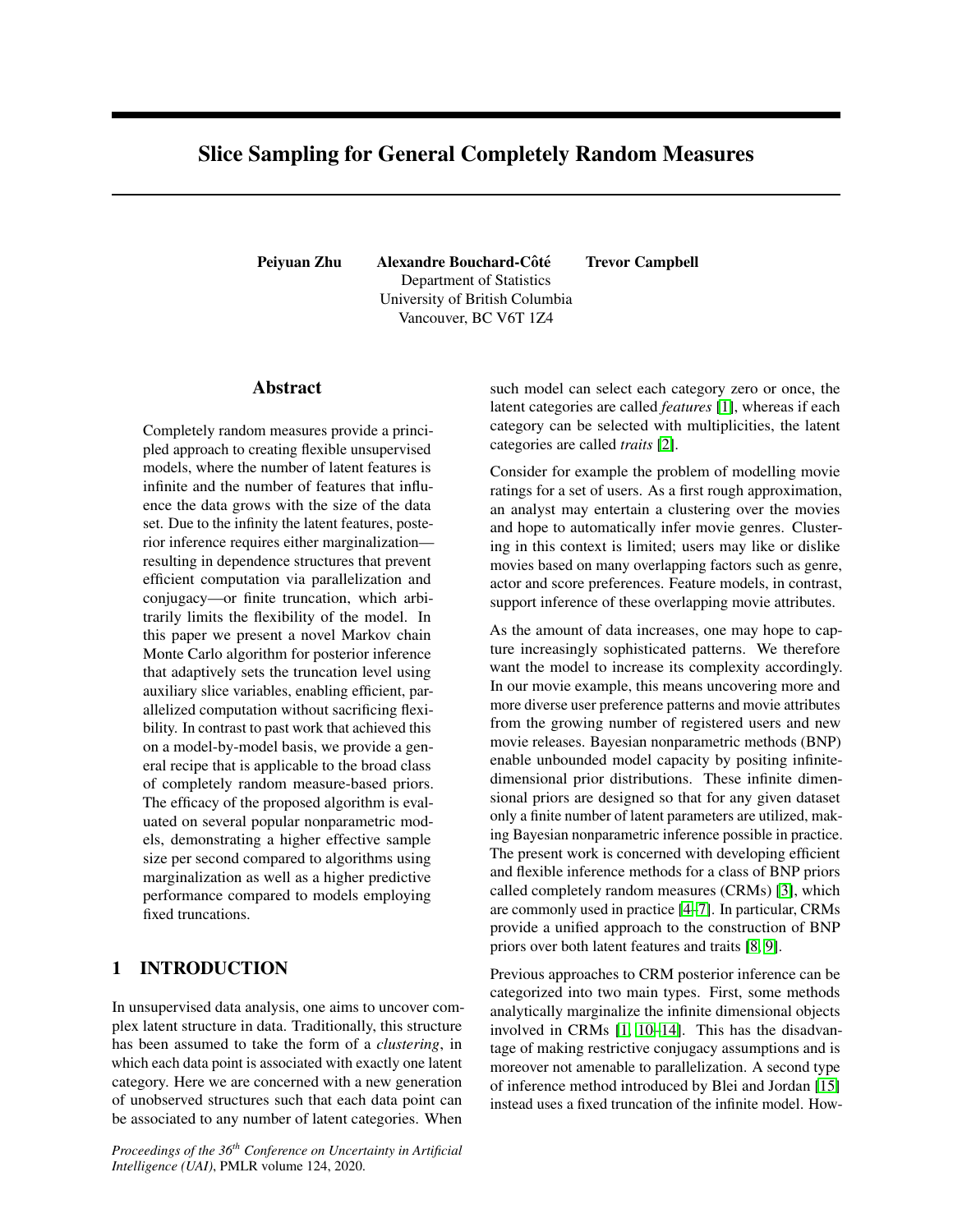ever, this strategy is at odds with the motivation behind BNP, namely, its ability to learn model capacity as part of the inferential procedure. Campbell et al. [\[16\]](#page-9-6) provide *a priori* error bounds on such truncation, but it is not obvious how to extend these bounds to approximation errors on the posterior distribution.

Our method is based on slice sampling, a family of Markov chain Monte Carlo methods first used in a BNP context by [\[17\]](#page-9-7). Slice samplers have advantages over both marginalization and truncation techniques: they do not require conjugacy, enable parallelization, and target the exact nonparametric posterior distribution. But while there is a rich literature on sampling methods for BNP latent feature and trait models—e.g., the Indian buffet / beta-Bernoulli process [\[13,](#page-9-8) [18\]](#page-9-9), hierarchies thereof [\[10\]](#page-9-3), normalized CRMs [\[12,](#page-9-10) [19\]](#page-9-11), beta-negative binomial process [\[14,](#page-9-4) [20\]](#page-9-12), generalized gamma process [\[21\]](#page-9-13), gamma-Poisson process [\[11\]](#page-9-14), and more—these have often been developed on a model-by-model basis.

In contrast to these past model-specific techniques, we develop our sampler based on a *series representation* of the Lévy process  $[22]$  $[22]$  underlying the CRM. In a fashion similar to [\[23\]](#page-9-16) we introduce auxiliary variables that adaptively truncate the series representation; only finitely many latent features are updated in each Gibbs sweep. The representation that we utilize factorizes the weights of CRMs into a transformed Poisson process with independent and identically distributed marks, thereby turning the sampling problem into evaluating the mean measure of a marginalized Poisson point process over a zero-set.

The remainder of the paper is organized as follows: Section [2](#page-1-0) introduces the general model that we consider, series representations of CRMs, and posterior inference via marginalization and truncation. Section [3](#page-2-0) discusses our main contributions, including model augmentation and slice sampling. Section [4](#page-5-0) demonstrates how the methodology can be applied to two popular latent feature models. Finally, in Section [5](#page-7-0) we compare our method against several state-of-the-art samplers for these models on both real and synthetic datasets.

# <span id="page-1-0"></span>2 BACKGROUND

#### 2.1 MODEL

In the standard Bayesian nonparametric latent trait model [\[16\]](#page-9-6), we are given a data set of random observations  $(Y_n)_{n=1}^N$  generated using an infinite collection of latent traits  $(\psi_k)_{k=1}^{\infty}, \psi_k \in \Psi$  with corresponding rates  $(\theta_k)_{k=1}^{\infty}$ ,  $\theta_k \in \mathbb{R}_+ := [0, \infty)$ . We assume each data point  $Y_n$ ,  $n \in [N] := \{1, \ldots, N\}$  is influenced by each trait  $\psi_k$ in an amount corresponding to an integer count  $X_{nk} \in$ 

 $\mathbb{N}_0 := \{0, 1, 2, \dots\}$  via

$$
X_{nk} \stackrel{\text{indep}}{\sim} h(\cdot; \theta_k) \qquad n, k \in [N] \times \mathbb{N}
$$
  

$$
Y_n \stackrel{\text{indep}}{\sim} f\left(\cdot; \sum_{k=1}^{\infty} X_{nk} \delta_{\psi_k}\right) \qquad n \in [N],
$$

where  $\delta_{(\cdot)}$  denotes a Dirac delta measure, h is a distribution on  $\mathbb{N}_0$ , and f is a distribution on the space of observations. Note that each data point  $y_n$  is influenced only by those traits  $\psi_k$  for which  $x_{nk} > 0$ , and the value of  $x_{nk}$  denotes the amount of influence.

To generate the infinite collection of  $(\psi_k, \theta_k)$  pairs, we use a Poisson point process [\[24\]](#page-9-17) on the product space of traits and rates  $\Psi \times \mathbb{R}_+$  with  $\sigma$ -finite mean measure  $\mu$ ,

$$
\{\psi_k, \theta_k\}_{k=1}^{\infty} \sim \text{PP}(\mu) \qquad \mu(\Psi \times \mathbb{R}_+) = \infty. \qquad (1)
$$

Equivalently, this process can be formulated as a *completely random measure* (CRM) [\[3\]](#page-8-2) on the space of traits  $\Psi$  by placing a Dirac measure at each  $\psi_k$  with weight  $\theta_k^1$  $\theta_k^1$ ,

<span id="page-1-3"></span><span id="page-1-2"></span>
$$
\sum_{k=1}^{\infty} \theta_k \delta_{\psi_k} \sim \text{CRM}(\mu). \tag{2}
$$

In Bayesian nonparametric modelling, the traits are typically generated independently of the rates, i.e.,

$$
\mu(\mathrm{d}\theta, \mathrm{d}\psi) = \nu(\mathrm{d}\theta) H(\mathrm{d}\psi),
$$

where H is a probability measure on  $\Psi$ , and  $\nu$  is a  $\sigma$ -finite measure on  $\mathbb{R}_+$ . In order to guarantee that the CRM has infinitely many atoms, we require that  $\nu$  satisfies

$$
\nu\left(\mathbb{R}_{+}\right)=\infty,
$$

and in order to guarantee that each observation  $y_n$  is only influenced by finitely many traits  $\psi_k$  having  $x_{nk} \neq 0$  a.s., we require that

$$
\mathbb{E}\left(\sum_{k=1}^{\infty} \mathbb{1}\{X_{nk} \neq 0\}\right) = \int (1 - h(0|\theta))\nu(d\theta) < \infty.
$$

To summarize, the model we consider in this paper is:

<span id="page-1-4"></span>
$$
\sum_{k=1}^{\infty} \theta_k \delta_{\psi_k} \sim \text{CRM}(\nu \times H)
$$
\n
$$
X_{nk} \stackrel{\text{indep}}{\sim} h(\cdot; \theta_k) \qquad n, k \in [N] \times \mathbb{N}
$$
\n
$$
Y_n \stackrel{\text{indep}}{\sim} f\left(\cdot; \sum_k X_{nk} \delta_{\psi_k}\right) \qquad n \in [N]. \tag{3}
$$

<span id="page-1-1"></span><sup>1</sup>More generally, CRMs are the sum of a deterministic measure, an atomic measure with fixed atom locations, and a Poisson point process-based measure as in Eq. [\(2\)](#page-1-2). In BNP models, there is typically no deterministic component, and the fixed-location atomic component has finitely many atoms, posing no challenge in posterior inference. Thus we focus only on the infinite Poisson point process-based component in this paper.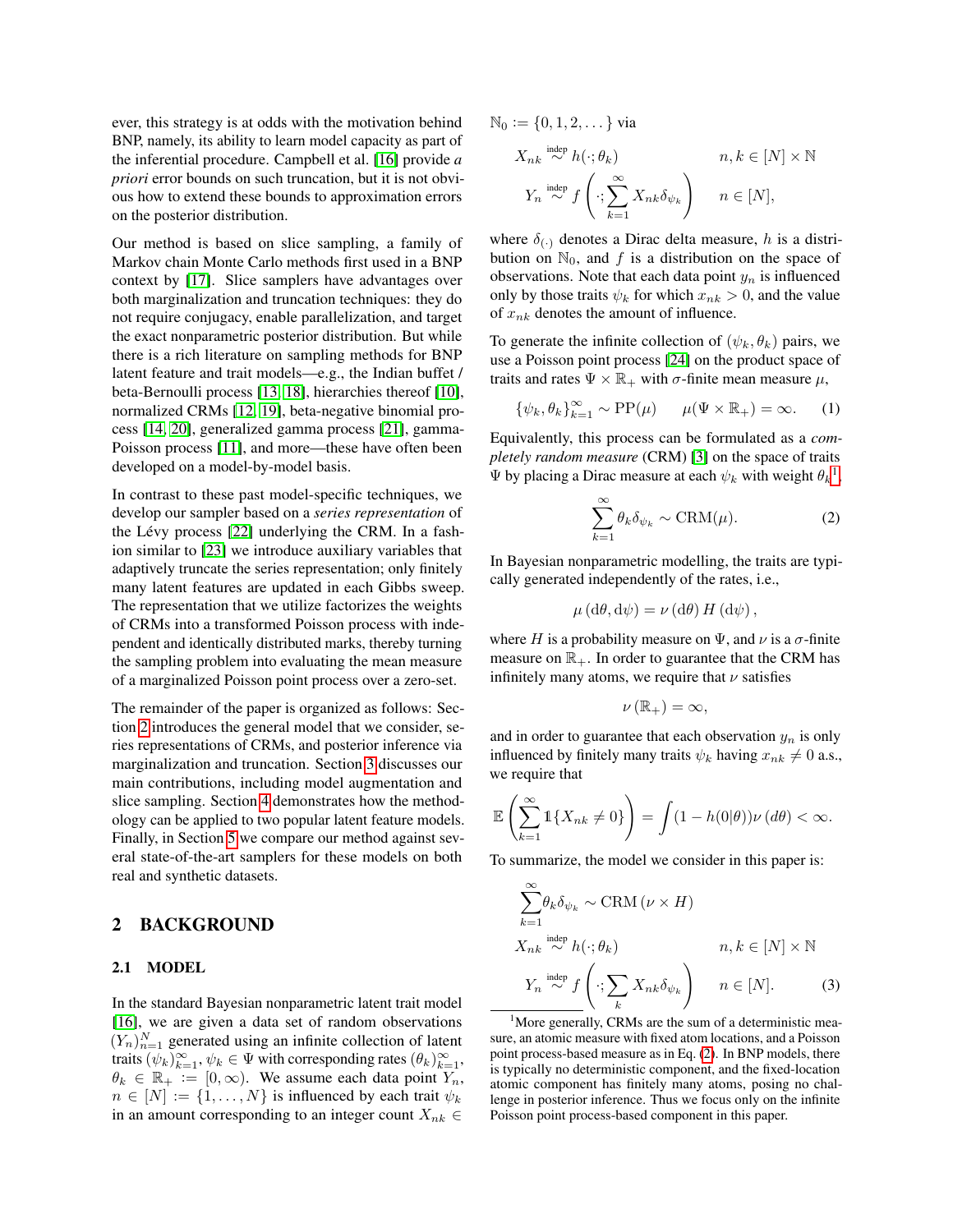#### 2.2 SEQUENTIAL REPRESENTATION

While the specification of  $\{\psi_k, \theta_k\}_k$  as a Poisson point process is mathematically elegant, it does not lend itself immediately to computation. For this purpose—since there are infinitely many atoms—we require a way of generating them one-by-one in a sequence using familiar finite-dimensional distributions; this is known as a *sequential representation* of the CRM. While there are many such representations (see [\[16\]](#page-9-6) for an overview), here we will employ the general class of *series representations*, which simulate the traits  $\psi_k$  and rates  $\theta_k$  via

$$
E_j \stackrel{\text{i.i.d.}}{\sim} \text{Exp}(1) \qquad \Gamma_k = \sum_{j=1}^k E_j \qquad V_k \stackrel{\text{i.i.d.}}{\sim} G
$$

$$
\theta_k = \tau(V_k, \Gamma_k) \qquad \psi_k \stackrel{\text{i.i.d.}}{\sim} H, \tag{4}
$$

where  $\Gamma_k$  are the ordered jumps of a homogeneous, unitrate Poisson process on  $\mathbb{R}_+$ , G is a probability distribution on  $\mathbb{R}_+$ , and  $\tau : \mathbb{R}_+ \times \mathbb{R}_+ \to \mathbb{R}_+$  is a nonnegative measurable function such that  $\lim_{u\to\infty} \tau(v, u) = 0$  for G-almost every v. For each mean measure  $\mu$  in Eq. [\(1\)](#page-1-3), there are many choices of G and  $\tau$  that together yield a valid series representation for  $PP(\mu)$ , such as the inverse-Lévy representation [\[25\]](#page-9-18), Bondesson representation [\[26\]](#page-9-19), rejection representation [\[22\]](#page-9-15), etc.

#### 2.3 POSTERIOR INFERENCE

Posterior inference in the BNP model Eq. [\(3\)](#page-1-4) is complicated by the presence of infinitely many traits  $\psi_k$  and rates  $\theta_k$ , as the application of traditional MCMC and variational procedures would require infinite computation and memory resources. Past work has handled this issue in two ways: *marginalization* and *fixed truncation*.

Marginalization In a wide variety of CRM-based models, it is possible to analytically integrate out the latent rates and traits [\[9\]](#page-9-2), thus expressing the model in terms of only the i.i.d. traits  $\psi_k$  and sequence of conditional distributions for the assignments  $X_n$ ,

$$
\psi_k \stackrel{\text{i.i.d.}}{\sim} H \qquad k \in \mathbb{N}
$$
\n
$$
X_n \sim \mathbb{P}(X_n = \cdot | X_{1:n-1}) \qquad n \in [N]
$$
\n
$$
Y_n \stackrel{\text{indep}}{\sim} f\left(\cdot; \sum_k X_{nk} \delta_{\psi_k}\right) \qquad n \in [N].
$$

Using the exchangeability of the sequence  $(X_n)_{n=1}^N$ , Gibbs sampling [\[27\]](#page-9-20) algorithms can be derived that alternate between sampling  $X_n$  for each  $n \in [N]$ , and sampling  $\psi_k$  for each of the (finitely many) "active traits" k such that  $\sum_n X_{nk} > 0$ . However, because each  $X_n$  must be sampled conditioned on  $X_{-n}$ , these methods cannot

be parallelized across  $n$ , making them computationally expensive with large amounts of data.

Fixed truncation Another option for posterior inference is to truncate a sequential representation of the CRM such that it generates finitely many traits, i.e.,

$$
(\psi_k, V_k, \Gamma_k)_{k=1}^K \sim \text{Eq. (4)}
$$
  

$$
X_{nk} \stackrel{\text{indep}}{\sim} h(\cdot; \tau(V_k, \Gamma_k)) \qquad n, k \in [N] \times [K]
$$
  

$$
Y_n \stackrel{\text{indep}}{\sim} f\left(\cdot; \sum_{k=1}^K X_{nk} \delta_{\psi_k}\right) \qquad n \in [N].
$$

<span id="page-2-1"></span>Because there are only finitely many traits and rates in this model, it is not difficult to develop Gibbs sampling and variational algorithms [\[28\]](#page-9-21) that iterate between updating the rates  $(\theta_k)_{k=1}^K$ , the traits  $(\psi_k)_{k=1}^K$ , and then the assignments  $(X_n)_{n=1}^N$ . Further, the independence of the assignments across observations  $n$  conditioned on the rates and traits enables computationally efficient paralellization of the  $X$  update. However, the major drawback of this approach is that the error incurred by truncation is unknown; previous work provides bounds on the total variation distance between the truncated and infinite data marginal distributions [\[16,](#page-9-6) [29–](#page-9-22)[31\]](#page-9-23), but error incurred in the posterior distribution is unknown.

### <span id="page-2-0"></span>3 SLICE SAMPLING FOR CRMs

In this section, we employ an *adaptive* truncation of general CRM series representations to obtain both the computational efficiency of truncated methods and the statistical correctness of approaches based on marginalization. In Section [3.1](#page-2-2) we first add an auxiliary variable for each observation  $n$  that truncates the full conditional distribution of its underlying assignments  $X_n$ . Section [3.2](#page-3-0) provides a slice sampling scheme for the augmented model, resulting in truncation that adapts from iteration to iteration.

#### <span id="page-2-2"></span>3.1 AUGMENTED MODEL

We begin by augmenting the model Eq. [\(3\)](#page-1-4) with auxiliary variables  $(U_n)_{n=1}^N$  that truncate the full conditional distributions of the assignments  $X_n$ . In particular, suppose we fix the assignments for observations other than  $n$  (denoted  $X_{-n}$ ), the CRM variables  $\psi$ , V, Γ, and the auxiliary variables U. Then we require for some  $T < \infty$ ,

$$
\forall k > T, \mathbb{P}\left(X_{nk} > 0 \,|\, X_{-n}, \psi, V, \Gamma, U\right) = 0.
$$

Past model augmentations in Bayesian nonparametrics have largely required either the normalization of the random measure [\[12,](#page-9-10) [17,](#page-9-7) [19\]](#page-9-11) or a particular sequential representation that guarantees strictly decreasing values of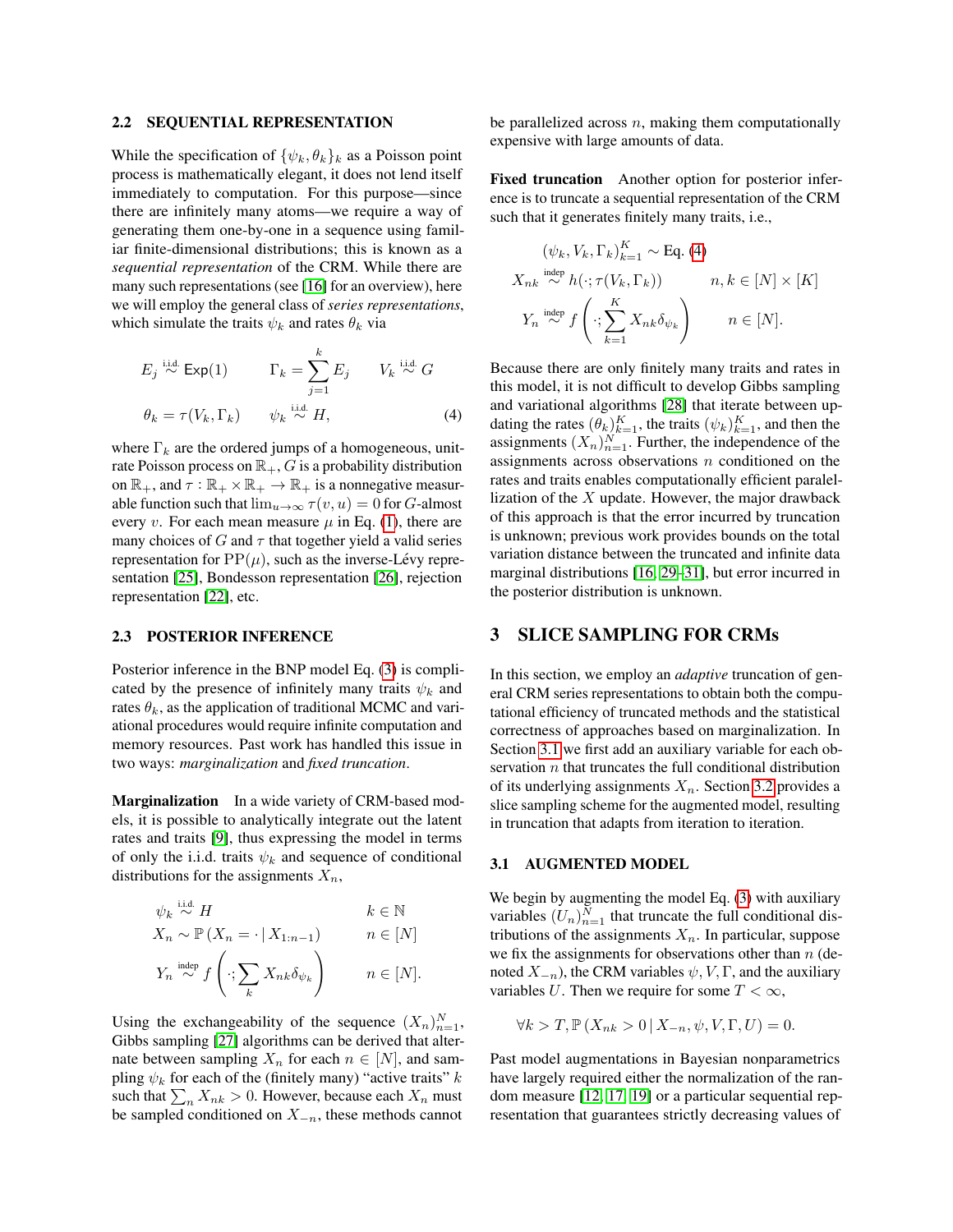$\theta_k$  [\[18\]](#page-9-9). In the present setting of general, unnormalized CRMs, we cannot take advantage of either of these facts.

We therefore take an approach inspired by [\[23\]](#page-9-16) for augmenting the model. In particular, for each observation n ∈ [N], define its maximum *active index*

$$
k_n := \max \{ k \in \mathbb{N} : X_{nk} > 0 \} \cup \{ 0 \},
$$

and let  $\xi : \mathbb{N}_0 \to \mathbb{R}_+$  be a monotone decreasing sequence such that  $\lim_{n\to\infty} \xi(n) = 0$ . Then we add a uniform random *slice variable*  $U_n$  lying in the interval  $[0, \xi(k_n)]$ to the model for each observation  $n$ , i.e.,

$$
(\psi_k, V_k, \Gamma_k)_{k=1}^{\infty} \sim \text{Eq. (4)}
$$
  

$$
X_{nk} \stackrel{\text{indep}}{\sim} h(\cdot; \tau(V_k, \Gamma_k)) \qquad n, k \in [N] \times \mathbb{N}
$$
  

$$
U_n \stackrel{\text{indep}}{\sim} \text{Unif } [0, \xi(k_n)] \qquad n \in [N]
$$
  

$$
Y_n \stackrel{\text{indep}}{\sim} f\left(\cdot; \sum_{k=1}^K X_{nk} \delta_{\psi_k}\right) \quad n \in [N]. \quad (5)
$$

The variables  $(U_n)_{n=1}^N$  do not change the posterior marginal of interest on  $X$ ,  $\psi$ ,  $\theta$ , but do provide computational benefits. In particular, the full conditional distribution of  $X_n$  based on Eq. [\(5\)](#page-3-1) sets  $X_{nk} = 0$  for any k such that  $\xi(k) < U_n$ . Thus, the truncation level for each  $X_n$  will adapt as  $U_n$  changes from iteration-to-iteration. Further, slice sampling in Eq. [\(5\)](#page-3-1) requires only finite memory and computation, since we need to store and simulate only those finitely many  $\psi_k$ ,  $V_k$ ,  $\Gamma_k$  such that  $\xi(k) \geq \min_n U_n$  at each iteration. The ability to instantiate the latent  $\psi_k$ ,  $V_k$ ,  $\Gamma_k$  variables has many advantages; e.g., we can leverage the independence of  $X_n$  for parallelization without sacrificing the fidelity of the model. The augmented probablistic model is depicted in Fig. [1.](#page-3-2)

#### <span id="page-3-0"></span>3.2 SLICE SAMPLING

In this section, we develop a slice sampling scheme for the augmented model Eq. [\(5\)](#page-3-1) that iteratively simulates from each full conditional distribution. The state of the Markov chain that we construct is infinite-dimensional, consisting of  $(X_{nk})_{n\in[N],k\in\mathbb{N}}$ ,  $(\psi_k,V_k,\Gamma_k)_{k\in\mathbb{N}}$ , and  $(U_n)_{n\in[N]}$ . Due to the augmentation in Eq. [\(5\)](#page-3-1), however, only finitely many of these variables need to be stored or simulated during any iteration of the algorithm. The particular steps follow; note that the order of the steps is important.

**Initialization** Set the assignment variables  $X = 0$ , the global truncation levels  $K = K<sub>prev</sub> = 0$ , and for all  $n \in$ [N], the local truncation levels  $k_n = k'_n = 0$ . Run this step only a single time at the beginning of the algorithm.

**Sample** 
$$
U
$$
: For  $n \in [N]$ , draw  $U_n \stackrel{\text{indep}}{\sim} \text{Unif } [0, \xi(k_n)]$ .

<span id="page-3-2"></span>

Figure 1: Probablistic graphical model based on series representation of CRM in plate notation after augmentation with auxiliary variables U.

#### <span id="page-3-1"></span>Update global truncation level: Set

$$
K_{\text{prev}} \leftarrow \max_{n \in [N]} k_n
$$
  

$$
K \leftarrow \max \left\{ k \in \mathbb{N}_0 : \xi(k) \ge \min_n U_n \right\}.
$$

In other words,  $K$  is the maximum index that observations might activate in this iteration, and  $K_{\text{prev}}$  is the maximum index that observations activated in the previous iteration. Note that  $\Gamma_k$ ,  $V_k$ ,  $\psi_k$  are all guaranteed to be instantiated for  $k = 1, \ldots, K_{\text{prev}}$ .

**Sample**  $\psi$  For each  $k \in [K]$ , sample  $\psi_k$  from its full conditional distribution, with measure proportional to

$$
H(\mathrm{d}\psi_k)\prod_{n=1}^N f\left(Y_n; X_{nk}\delta_{\psi_k} + \sum_{j\neq k} X_{nj}\delta_{\psi_j}\right).
$$

If possible,  $(\psi_k)_{k=1}^K$  should instead be sampled jointly from the same density above. Further, if  $f$  is not conjugate to the prior measure  $H$ , this step may be conducted using Metropolis-Hastings. Since the remaining values  $(\psi_k)_{k=K+1}^{\infty}$  will not influence the remainder of this iteration, they do not need to be simulated.

**Sample**  $V, \Gamma$  This step is split into two substeps: first sample  $(V_k, \Gamma_k)_{k=1}^{K_{\text{prev}}-1}$  each from their own full conditional, and then sample  $(V_k, \Gamma_k)_{k=K_{\text{prev}}}^{\infty}$  as a single block. Define  $\Gamma_0 := 0$  for notational convenience.

**Substep 1:** Note that  $V_k$ ,  $\Gamma_k$  are conditionally independent of all other variables given  $(X_{nk})_{n=1}^N$ ,  $\Gamma_{k-1}$ , and  $\Gamma_{k+1}$ . Thus, for each  $k \in [K_{\text{prev}}]$ , we generate each pair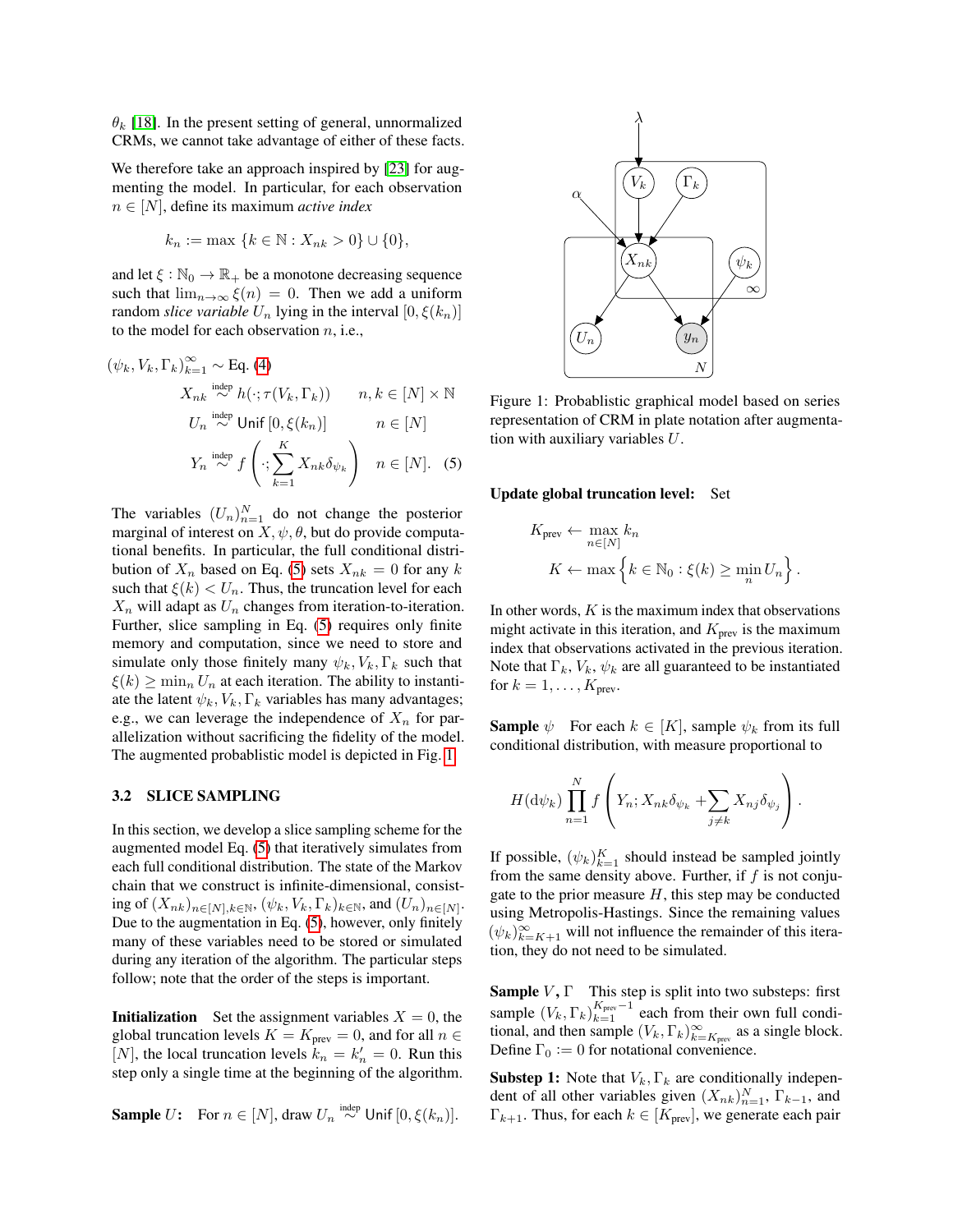

Figure 2: An instance of slice variables in a dataset with four observations.

of  $V_k$ ,  $\Gamma_k$  from its full conditional, with measure proportional to

$$
G(\mathrm{d}V_k)\mathrm{d}\Gamma_k \mathbb{1}\left[\Gamma_{k-1} \leq \Gamma_k \leq \Gamma_{k+1}\right] \cdot \prod_{n=1}^N h(X_{nk}; \tau(V_k, \Gamma_k)).
$$

**Substep 2:** If  $K_{\text{prev}} > K$ , this step is skipped. Otherwise, for each  $k \in \{K_{\text{prev}}, \ldots, K\}$  in increasing order, we generate  $V_k$ ,  $\Gamma_k$  conditioned on  $V_{1:k-1}$ ,  $\Gamma_{1:k-1}$  and the remaining variables. In particular, note that  $V_k$ ,  $\Gamma_k$  are conditionally independent of all other variables given  $(X_{nj})_{n\in[N],j\geq k}$  and  $\Gamma_{k-1}$ . Thus, we generate  $V_k, \Gamma_k$ from a measure proportional to

$$
G(\mathrm{d}V_k)\mathrm{d}\Gamma_k \exp(-\Gamma_k) \mathbb{1} [\Gamma_k \ge \Gamma_{k-1}] \cdot
$$

$$
\mathbb{P}\left((X_{nj})_{n \in [N], j > k} = 0 | \Gamma_k\right) \cdot
$$

$$
\prod_{n=1}^N h(X_{nk}; \tau(V_k, \Gamma_k))
$$

Again, since the remaining values  $(V_k, \Gamma_k)_{k=K+1}^{\infty}$  will not influence the remainder of this iteration, they do not need to be simulated and can be safely ignored.

In order to evaluate  $\mathbb{P}\left(\left(X_{nj}\right)_{n\in[N],j>k}=0\,\vert\,\Gamma_k\right)$ , we use the machinery of Poisson point processes. In particular, note that the independent generation of  $X_{nk}$  given  $V_k, \Gamma_k$  ensures that  $\Pi := {\{\Gamma_j, V_j, X_{nj}}\}_{n \in [N], j > k}$  conditioned on  $\Gamma_k$  is itself a Poisson point process on the joint space by repeated use of the marking theorem [\[24,](#page-9-17) Ch. 5.2]. Therefore, this probability can be written as the probability that  $\Pi$  has no atoms with a nonzero integer component:

<span id="page-4-0"></span>
$$
\mathbb{P}\left(X_{n\in[N],j>k}=0\,|\,\Gamma_k\right)
$$
  
=
$$
\mathbb{P}\left(|\Pi\cap\left(\mathbb{R}^2\times\mathbb{N}^N\right)\right|=0\,|\,\Gamma_k\right),
$$

which itself can be written explicitly using the fact that the number of atoms of a Poisson point process in any set has a Poisson distribution:

$$
= \exp\left(-\int_{\gamma \geq \Gamma_k} \sum_{x \in \mathbb{N}^N} h(x \mid \tau(v, \gamma)) G(\mathrm{d}v) \mathrm{d}\gamma\right)
$$

$$
= \exp\left(-\int_{\gamma \geq \Gamma_k} \left(1 - h\left(0 \mid \tau(v, \gamma)\right)^N\right) G(\mathrm{d}v) \mathrm{d}\gamma\right) (6)
$$

If this expression cannot be evaluated exactly but an upper bound is available, then rejection sampling may be used. It is worth noting that Eq. [\(6\)](#page-4-0) appears in past bounds on the incurred error by truncating completely random measures [\[16,](#page-9-6) Eqn 4.2]; here we bridge the connection between truncation and slice sampling; if a tight bound of the truncation error exists, then efficient rejection sampling scheme can be developed accordingly. Prior to inference, the integral Eq. [\(6\)](#page-4-0) can be precomputed for a range of  $\Gamma_k$ s; afterward, it can be evaluated via interpolation.

**Discard unused traits** Discard  $\psi_k$ ,  $V_k$ ,  $\Gamma_k$  for  $k > K$ ; this step will only occur if  $K_{prev} > K$ .

**Sample** X For each  $n \in [N]$  and  $k \in [K]$ , note that  $X_{nk}$  is conditionally independent of all other variables given  $V_k, \Gamma_k, U_n, (X_{nj})_{j \neq k}$ . Simulate the integer value of  $X_{nk}$  from its full conditional distribution with measure proportional to

$$
f\left(Y_n; X_{nk}\delta_{\psi_k} + \sum_{j \neq k} X_{nj}\delta_{\psi_j}\right) h\left(X_{nk} | \tau\left(V_k, \Gamma_k\right)\right)
$$

$$
\left\{\hat{k}_n(X_{nk})\right\}^{-1} \mathbb{1}\left[U_n \leq \xi\left(\hat{k}_n(X_{nk})\right)\right],
$$

where the function  $\hat{k}_n : \mathbb{N}_0 \to \mathbb{N}_0$  is defined by

$$
\hat{k}_n(x) := \begin{cases} k'_n & x = 0, k = k_n \\ k & x > 0, k > k_n \\ k_n & \text{otherwise} \end{cases}
$$

i.e., it computes what  $k_n$  *would be* as we vary the value of  $X_{nk}$ . Note that this step can be parallelized across the N data points. Further, note that  $(X_{nk})_{n\in[N],k>K}$  are all guaranteed to be 0 due to the truncation at level  $K$ , and so do not need to be simulated. If the density is intractable, we can use Metropolis-Hasting within Gibbs for this step.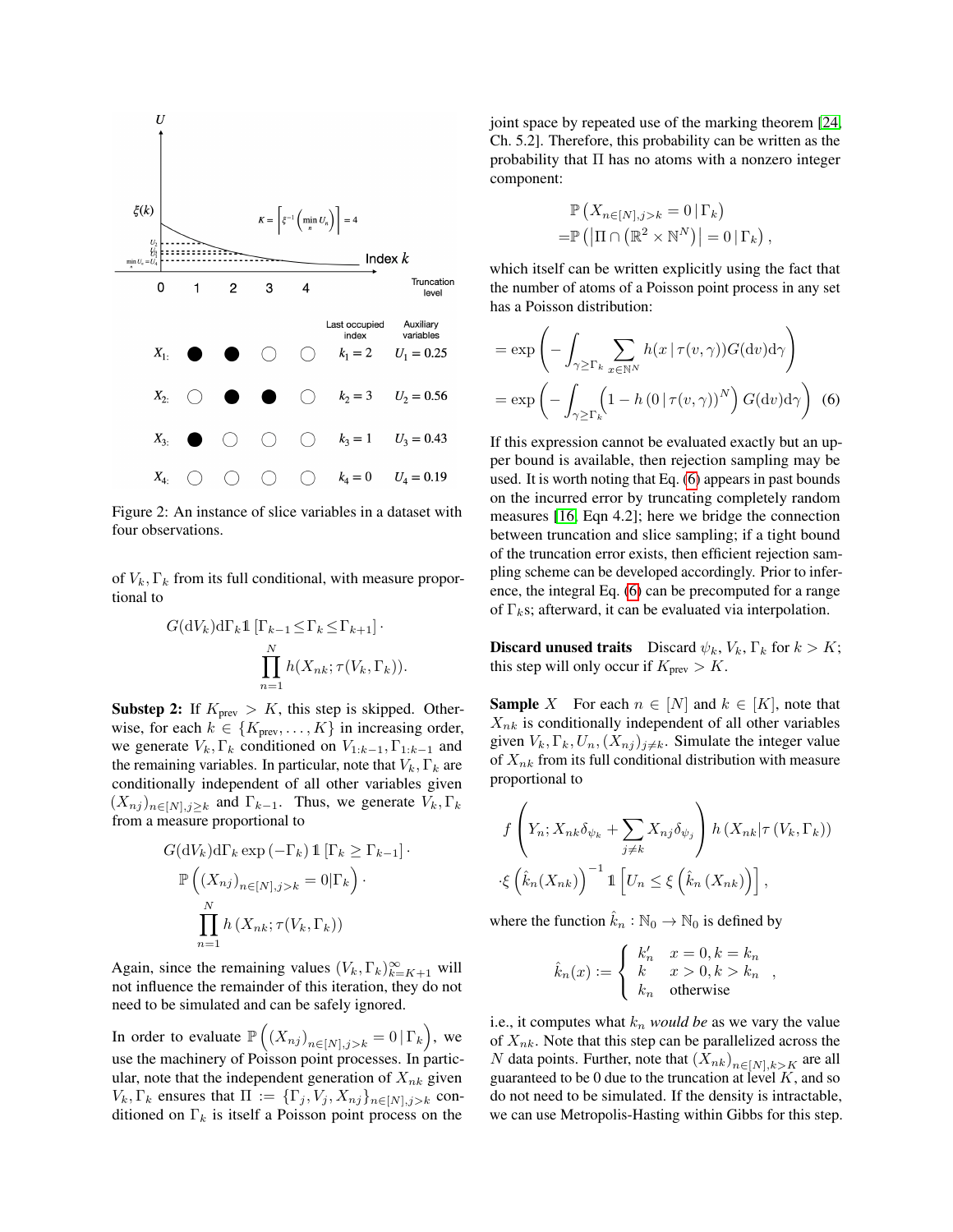<span id="page-5-1"></span>Algorithm 1 Slice sampling for general CRMs

|     | 1: <b>procedure</b> SLICE SAMPLER( <i>y</i> , <i>M K</i> , <i>f</i> , <i>h</i> , $\tau$ , <i>G</i> ) |
|-----|------------------------------------------------------------------------------------------------------|
| 2:  | Initialize X, $K_{\text{prev}}, K, k, k'$                                                            |
| 3:  | for $m \leftarrow 1, \cdots, M$ do:                                                                  |
| 4:  | Sample $U_n$ for $n \in [N]$                                                                         |
| 5:  | Update $K, K_{\text{prev}}$                                                                          |
| 6:  | Resize $X, \psi, \Gamma, V$ to K                                                                     |
| 7:  | Sample $\psi_k$ for $k \in [K]$                                                                      |
| 8:  | for $k \leftarrow 1, \cdots, K$ do                                                                   |
| 9:  | if $k < K_{\text{prev}}$ then:                                                                       |
| 10: | Sample $\Gamma_k, V_k   \Gamma_{k-1}, \Gamma_{k+1}$                                                  |
| 11: | else:                                                                                                |
| 12: | Sample $\Gamma_k, V_k   \Gamma_{k-1}$                                                                |
| 13: | end if                                                                                               |
| 14: | end for                                                                                              |
| 15: | Sample $X_{nk}$ for $n \in [N], k \in [K]$                                                           |
| 16: | Update $k, k'$                                                                                       |
| 17: | end for                                                                                              |
|     | 18: end procedure                                                                                    |

Update local truncation levels For each  $n \in [N]$ , compute the first and second maximum active indices,

$$
k_n \leftarrow \max\{k \in \mathbb{N} : X_{nk} > 0\} \cup \{0\}
$$
  

$$
k'_n \leftarrow \max\{k < k_n : X_{nk} > 0\} \cup \{0\}.
$$

Most probablistic graphical models with CRM component can be converted to the form of [3.](#page-1-4) This algorithm then takes the input of a probablistic graphical model with samplers that sample from the conditional distributions and pointers to the variables  $Y, X$ , and  $\psi$ . This procedure is shown in pseudocode in Algorithm [1.](#page-5-1)

# <span id="page-5-0"></span>4 APPLICATIONS

In this section, we show how the general slice sampler from Section [3](#page-2-0) can be applied to two popular Bayesian nonparametric models: the beta-Bernoulli latent feature model [\[1,](#page-8-0) [32\]](#page-9-24) and beta-negative binomial (BNB) combinatorial clustering model [\[20\]](#page-9-12). In particular, we provide the details of each of the sampling steps from Section [3.2](#page-3-0) based on the Bondesson series representation [\[26\]](#page-9-19) of the beta process. The beta process with mass parameter  $\alpha$ and shape parameter  $\lambda$  has rate measure

$$
\nu(d\theta) = \lambda \alpha \theta^{-1} (1 - \theta)^{\lambda - 1} d\theta,
$$

and has a Bondesson representation [\[16,](#page-9-6) [26\]](#page-9-19) for the rates

$$
\theta_k = V_k \exp\left(-\Gamma_k/(\lambda \alpha)\right)
$$
  

$$
(\Gamma_k)_{k=1}^{\infty} \sim \text{PP}(1), \quad V_k \stackrel{\text{i.i.d.}}{\sim} \text{Beta}(1, \lambda - 1),
$$

where  $PP(1)$  is shorthand for a unit-rate homogeneous Poisson process on  $[0, \infty)$ . The beta process can be paired with a Bernoulli likelihood

$$
h(x|\theta) = \theta^x (1 - \theta)^{1 - x}, \quad x \in \{0, 1\},\
$$

or negative binomial likelihood,

$$
h(x|\theta, r) = {x+r-1 \choose x} (1-\theta)^r \theta^x, \quad x \in \mathbb{N} \cup \{0\}.
$$

In both of the following examples, we set the monotone sequence  $\xi(k)$  to  $\xi(k) = \exp(-k/\Delta_{\xi})$ , where  $\Delta_{\xi} > 0$ is a hyperparameter to be tuned in each case.

#### <span id="page-5-2"></span>4.1 BETA-BERNOULLI FEATURE MODEL

Given a dataset of observations  $y_n \in \mathbb{R}^d$ ,  $n = 1, \dots, N$ , the beta-Bernoulli latent feature model aims to uncover a collection of latent features  $\psi_k \in \mathbb{R}^d$  and binary assignments  $X_{nk} \in \{0,1\}$  of data to features responsible for generating the observations:

$$
\{\Gamma_k\}_{k=1}^{\infty} \sim \text{PP}(1)
$$
  

$$
X_{nk} \stackrel{\text{indep}}{\sim} \text{Bern}\left(\exp\left(-\frac{\Gamma_k}{c}\right)\right), \quad n \in [N]
$$
  

$$
\psi_k \stackrel{\text{i.i.d.}}{\sim} \mathcal{N}\left(0, \sigma_0^2 I\right), \quad k \in \mathbb{N}
$$
  

$$
y_n \stackrel{\text{indep}}{\sim} \mathcal{N}\left(\sum_k X_{nk} \psi_k, \sigma^2 I\right), \quad n \in [N].
$$

We assume the hyperparameters  $\sigma_0^2$ ,  $\sigma^2$ , and c are given. We don't need to sample V because here  $G = \delta_1$ .

**Sample** X: For each  $n \in [N]$  and  $k \in [K]$ , we sample  $X_{nk} = r \in \{0, 1\}$  with probability proportional to

$$
\mathcal{N}\left(y_n; \sum_{j=1,j\neq k}^{\infty} X_{nj}\psi_j + r\psi_k, \sigma^2 I\right).
$$
  
Bern $\left(r; \exp\left(-\frac{\Gamma_k}{c}\right)\right)$ Unif  $\left(U_n; 0, \xi\left(\hat{k}_n(r)\right)\right)$ ,

where  $\mathcal{N}(\cdot; \dots)$ , Bern $(\cdot; \dots)$ , and Unif $(\cdot; \dots)$  are the density functions of the respective distributions. One may parallelize this sampling step across  $n \in [N]$  due to the introduction of auxiliary variables.

**Sample**  $\psi$ **:** Using the conjugacy of the feature prior and data likelihood, we sample all the features  $(\psi_k)_{k=1}^K$ simultaneously,

$$
Q = X^T X + \frac{\sigma^2}{\sigma_0^2} I
$$
  

$$
\psi \sim \mathcal{MN} (\psi; Q^{-1} (X^T y), Q^{-1}, \sigma^2 I),
$$

where  $\mathcal{MN}(\cdot; \dots)$  is the density function for the matrix normal distribution [\[33\]](#page-9-25).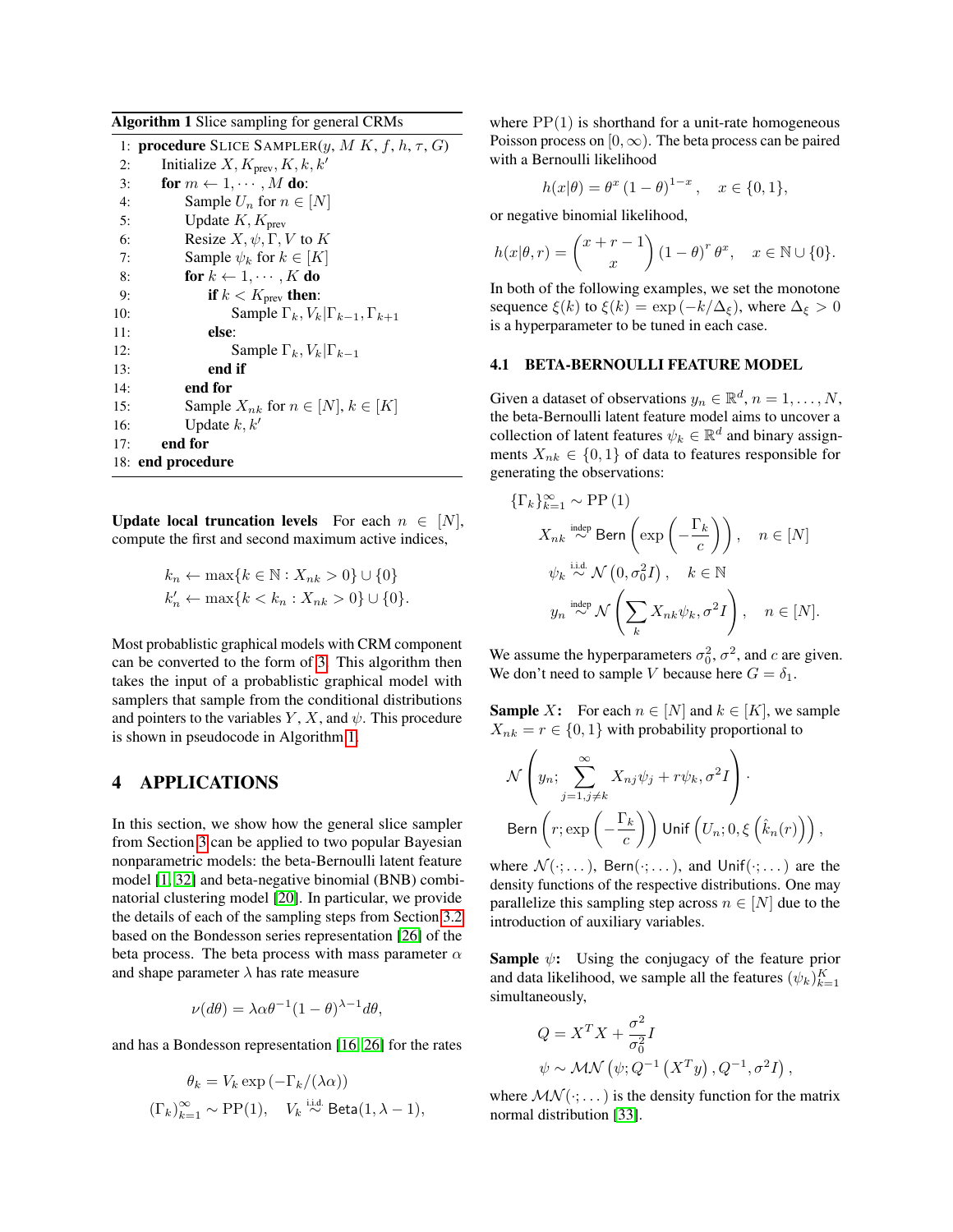**Sample Γ (substep 1):** The full conditional distribution of  $\Gamma_k$  has density proportional to

$$
e^{-m_k\Gamma_k/c} \left(1 - e^{-\Gamma_k/c}\right)^{N - m_k} \mathbb{1}\left[\Gamma_{k-1} \le \Gamma_k \le \Gamma_{k+1}\right],
$$

where  $m_k := \sum_{n=1}^{N} X_{nk}$ . Rather than simulating from this density exactly—which would require expensive iterative numerical integration—we use Metropolis-Hastings to sample  $\Gamma_k$ , with proposal

$$
W \sim \text{Unif } [-\Delta_{\Gamma}, \Delta_{\Gamma}]
$$
  
\n
$$
\Gamma'_{k} = W + \max (\min (\Gamma_{k}, \Gamma_{k+1} - \Delta_{\Gamma}), \Gamma_{k-1} + \Delta_{\Gamma})
$$
 (7)

for step size  $\Delta_{\Gamma} > 0$  and  $\Delta_{\Gamma} = \frac{\Gamma_{k+1} - \Gamma_{k-1}}{n_{\Gamma}}$  $\frac{n}{n}$  by dividing the interval length into  $n_{\Gamma}$  pieces.

**Sample**  $\Gamma$  (substep 2): The expansion distribution of  $\Gamma_k$  has density proportional to

$$
e^{-(1+m_k/c)\Gamma_k - I(\Gamma_k)} \left(1 - e^{-\Gamma_k/c}\right)^{N-m_k} \mathbb{1}\left[\Gamma_k \ge \Gamma_{k-1}\right]
$$

where  $m_k := \sum_{n=1}^{N} X_{nk}$ , and

$$
I\left(\Gamma_k\right) = \int_{\Gamma_k}^{\infty} 1 - \exp\left(-Ne^{-\gamma/c}\right) d\gamma.
$$

We again use Metropolis-Hastings to sample and  $\Gamma_k$ . For convenience we set  $\Delta_{\Gamma} = \frac{1}{n_{\Gamma}}$  for this step in particular.

Note that  $I(\gamma)$  can be precomputed using numerical integration at a wide range of points prior to slice sampling; here we chose to precompute  $I(x)$  at 1000 evenly spaced points  $e^{-x/c} \in [\epsilon, 1]$  for  $\epsilon = 10^{-30}$ . During MCMC, we evaluate  $I(\Gamma_k)$  with spline-interpolation.

#### <span id="page-6-1"></span>4.2 BNB CLUSTERING MODEL

Given a collection of documents  $d = 1, \ldots, D$  each containing  $N_d \in \mathbb{N}$  words  $y_{dn} \in [W], W \in \mathbb{N}$ , BNB combinatorial clustering aims to uncover latent topics  $\psi_k \in [0,1]^V$ ,  $\sum_w \psi_{kw} = 1$ , and document-specific topic rates  $\pi_{dk} > 0, k = 1, \ldots, \infty$ , via

$$
\begin{aligned} \{\Gamma_k\}_{k=1}^\infty &\sim \text{PP}\left(1\right) \\ V_k \overset{\text{i.i.d.}}{\sim} \text{Beta}\left(1,\lambda-1\right) \\ \theta_{dk} \overset{\text{indep}}{\sim} \text{Beta}\left(\alpha \lambda V_k e^{-\frac{\Gamma_k}{c}},\lambda \left(1-\alpha V_k e^{-\frac{\Gamma_k}{c}}\right)\right) \\ \psi_k \overset{\text{i.i.d.}}{\sim} \text{Dir}\left(\beta\right) \\ \pi_{dk} \overset{\text{indep}}{\sim} \text{Gam}\left(r,\frac{1-\theta_{dk}}{\theta_{dk}}\right) \\ Z_{dn} \overset{\text{indep}}{\sim} \text{Categorical}\left(\left(\frac{\pi_{dk}}{\sum_k \pi_{dk}}\right)_{k=1}^\infty\right) \\ y_{dn} \overset{\text{indep}}{\sim} \text{Categorical}\left(\psi_{z_{dn}}\right). \end{aligned}
$$

Here  $Z_{dn}$  is the topic indicator of word n in document d. We assume the hyperparameters  $\lambda > 1$ ,  $0 < \alpha < 1$  and set  $c = \lambda \alpha$ .  $\beta \in \mathbb{R}^V_+$ , and  $r > 0$  are given. In this model, note that we sample per-word auxiliary variables:

$$
U_{dn} \sim \text{Unif}\left[0, \xi\left(Z_{dn}\right)\right].
$$

**Sample** Z The conditional distribution of  $Z_{dn}$  is a categorical thresholded by the auxiliary variable; in particular, the probability that  $Z_{dn} = k$  is proportional to

$$
\pi_{dk}\psi_{ky_{dn}}11[U_{dn}\leq \xi(k)]/\xi(k).
$$

<span id="page-6-0"></span>**Sample**  $\psi$  We sample the latent features exactly from their full conditional Dirichlet distribution via

$$
\psi_k \sim \text{Dir}\left(\left(\beta_v + \sum_{(n,d):z_{dn}=k} 1\!\!1\{y_{dn}=w\}\right)_{w=1}^W\right).
$$

The calculation is standard and similar to [\[34\]](#page-9-26).

**Sample**  $V, \Gamma$  (substep 1): The full conditional distribution of  $V_k$ ,  $\Gamma_k$  has density proportional to

$$
\prod_{d=1}^{D} \text{BNB}\left(X_{dk}; r, \alpha \lambda V_k e^{-\frac{\Gamma_k}{c}}, \lambda \left(1 - \alpha V_k e^{-\frac{\Gamma_k}{c}}\right)\right)
$$
  
· Beta $(V_k; 1, \lambda - 1)$ Unif  $[\Gamma_k; \Gamma_{k-1}, \Gamma_{k+1}]$ 

where  $X_{dk} = \sum_{n=1}^{N_d} 1 \left[ Z_{nd} = k \right]$ , and BNB( $\cdot; \dots$ ), Beta( $\cdot$ ; ...), and  $\overline{Unif}(\cdot; ...)$  are the density functions for the beta-negative binomial, beta, and uniform distributions. Here the  $X_{dk}$ 's are conditionally independent because we do not condition on a fixed number of words in each document  $N_d$ .

We again use Metropolis-Hastings to sample  $V_k$  and  $\Gamma_k$ . Here  $V$  is sampled by a random walk proposal for with hyperparameter  $\triangle_V$ .

$$
E \sim \text{Unif } [-\Delta_V, \Delta_V]
$$
  

$$
V'_k = E + \max(\min(V_k, 1 - \Delta_V), \Delta_V),
$$

and  $\Gamma$  is sampled using the same algorihtm as [7.](#page-6-0)

**Sample**  $V, \Gamma$  (substep 2): The expansion distribution of  $V_k$ ,  $\Gamma_k$  has density proportional to

$$
\exp\left(-I\left(\Gamma_{k}\right)\right)
$$
\n
$$
\prod_{d=1}^{D} \text{BNB}\left(X_{dk}; r, \alpha\lambda V_{k}e^{-\frac{\Gamma_{k}}{c}}, \lambda\left(1 - \alpha V_{k}e^{-\frac{\Gamma_{k}}{c}}\right)\right)
$$
\nBeta (V\_{k}; 1, \lambda - 1) Exp (Γ\_{k} - Γ\_{k-1}; 1),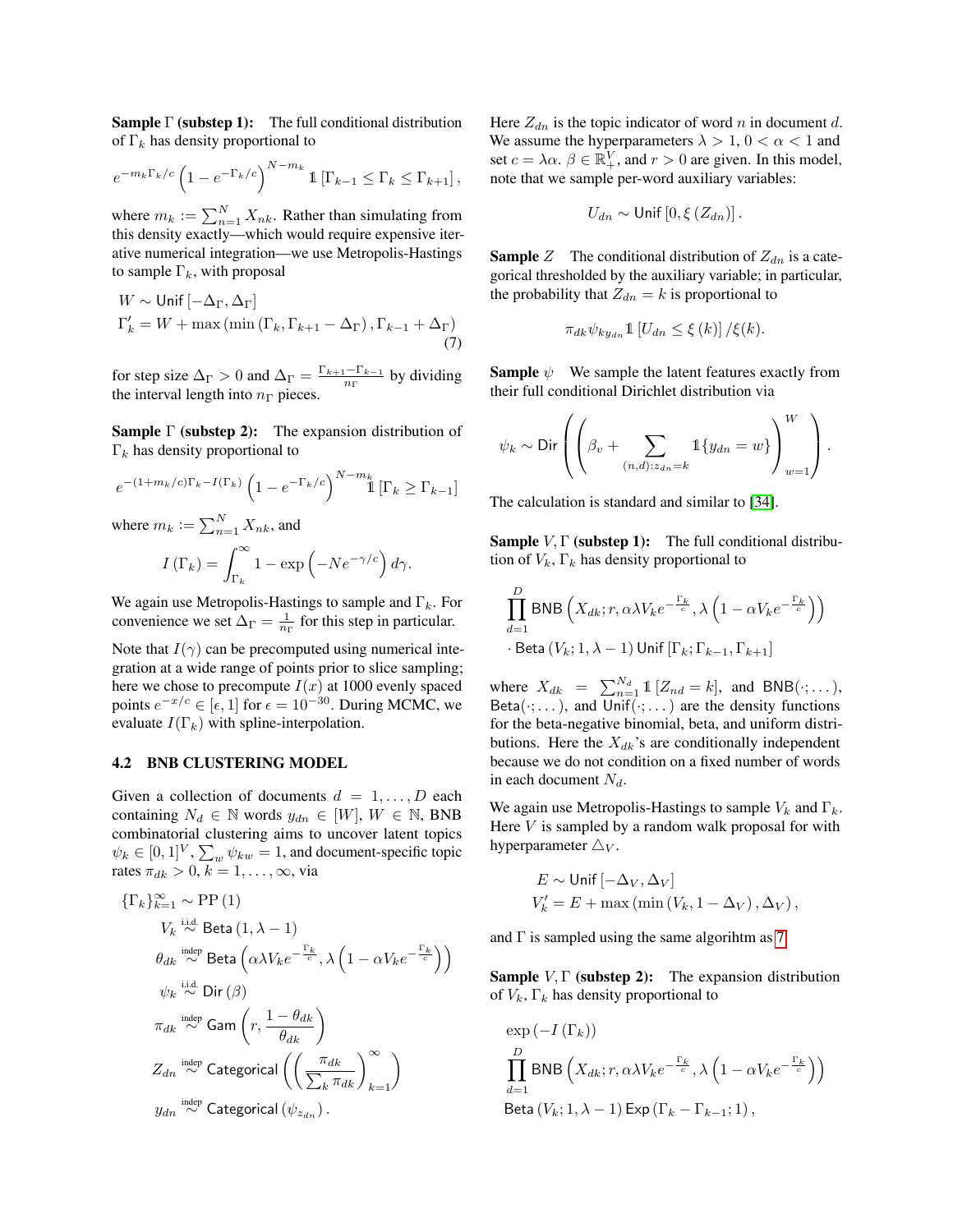where the integral expression is given by

$$
I(\Gamma_k)
$$
  
=  $\int_{\Gamma_k}^{\infty} \int_0^1 (1 - F(v, \gamma)) \text{Beta}(v; 1, \lambda - 1) dv d\gamma$   

$$
F(v, \gamma) = \text{BNB} \left( 0; r, \alpha \lambda v e^{-\frac{\gamma}{c}}, \lambda \left( 1 - \alpha v e^{-\frac{\gamma}{c}} \right) \right)^D
$$

.

For simplicity the formula presented here is for betanegative binomial likelihood with homogeneous failure probability but we set them differently in later experiments. This density can be jointly sampled using Metropolis-Hastings with thresholded uniform proposals, similarly to the previous substep. Furthermore, as in substep 2 of the previous example, this integral can be precomputed for a range of values before sampling.

# <span id="page-7-0"></span>5 EXPERIMENTS

In this section, we compare the performance of our algorithm on the two models described in Sections [4.1](#page-5-2) and [4.2.](#page-6-1) On both synthetic and real datasets our algorithm outperforms state-of-the-art methods and fixed truncation.

### 5.1 BETA-BERNOULLI FEATURE MODEL

In the first experiment we generate synthetic data from a truncated version of the beta-Bernoulli model from Section [4.1,](#page-5-2) with model parameters set to  $(\sigma, \sigma_0, c)$  =  $(0.2, 0.5, 1)$ . We test a number of experimental settings: for each  $N \in \{10000, 11000, \cdots, 19000, 20000\}$ , we set the synthetic generating model truncation level to  $K = 2\lceil \log(N) \rceil$  and data dimension  $D = 2\lceil \frac{N \log(N)}{N - \log(N)} \rceil$  $\frac{N \log(N)}{N - \log(N)}$ , such that the features are roughly identifiable from the data. For the auxiliary variables in the slice sampler, we set the scale of the  $\xi$  sequence to  $\Delta_{\xi} = 1$ . The scale is optimized over  $\{0.1, 0.2, 0.3, 0.4, ..., 2.9, 3\}$  to maximize effective sample size per second (ESS/s) using simulated data ( $N=1000$ ). We set the Metropolis-Hastings step size to  $n_{\Gamma} = 10$ . This chosen from the set  $1, 2, \ldots, 10$  to result in a MH acceptance rate of  $\Gamma$  averaged over iterations to be roughly between 0.2 and 0.9, which is a standard general practice in MCMC methods. We generate synthetic data and run the proposed slice sampling algorithm for 1,000 iterations over 10 independent trials, comparing to the state-of-the-art accelerated collapsed Gibbs sampler by Doshi-Velez and Ghahramani [\[13\]](#page-9-8) with  $\mathcal{O}(N^2)$  runtime per MCMC iteration. We perform the comparison by measuring both ESS/s and 2-norm error of held-out data. The error is evaluated with latent features from the Monte Carlo samples and combinatorial variable  $X$  chosen to minimize error.  $(N_{train}, N_{test}, K, c, \sigma, \sigma_0, \triangle_{\xi})$  =  $(300, 200, 20, 2, 0.5, 0.5)$  where the parameters that require tuning are tuned in a procedure similar to the previous experiment. To evaluate the ESS/s for both samplers, we compute a test function that returns 1 if the combinatorial matrix  $X$  has an even number of non-zero entries and 0 otherwise, and use the batch mean estimator [\[35\]](#page-9-27).

The results are shown in Figs. [3a](#page-8-4) and [3b.](#page-8-4) Fig. [3a](#page-8-4) suggests our sampler has ESS/s that scales as  $\mathcal{O}(N^{-0.6})$ , while the accelerated collapsed sampler has ESS/s that scales as  $\mathcal{O}(N^{-1.34})$ ; this improvement arises from the linear runtime per-iteration compared to the quadratic runtime of the algorithm of [\[13\]](#page-9-8). Fig. [3b](#page-8-4) achieved the smallest error by quickly selecting a suitable truncation level.

#### 5.2 HIERARCHICAL CLUSTERING

In the second experiment, we used the BNB clustering model from Section [4.2](#page-6-1) to analyze the NeurIPS corpus from 2010 to 2015, preprocessed to remove stopwords and truncate the vocabulary to those words appearing more than 50 times. We randomly split each document of the NeurIPS papers corpus into held-out test words (30%) and training words (70%). We set concentration and scale parameters to  $(\alpha, \lambda) = (1, 1.1)$ , the prior Dirichlet topic distribution parameter over the V vocabulary words to  $\beta = (0.1, \dots, 0.1)$ , and the failure rate of the negative binomial distribution is set to  $r_d = \frac{N_d(\lambda - 1)}{\alpha \lambda}$  for each document  $d \in \{1, \ldots, D\}$ . We set the Metropolis-Hastings step sizes to  $(n_{\Gamma}, \Delta_V) = (10, 0.3)$ , and the scale of the  $\xi$ sequence to  $\Delta_{\xi} = 3$ . These parameters are tuned similar to the previous section. We compared our slice sampler to the slice sampler of [\[20\]](#page-9-12) on both ESS/s and held-out data perplexity. We use the same procedure as in the previous experiment to estimate ESS/s.

The results are shown in Figs. [4a](#page-8-5) and [4b.](#page-8-5) Fig. [4a](#page-8-5) shows that our algorithm produces a roughly two orders of magnitude improvement in ESS/s on large datasets than the comparison method. Fig. [4b](#page-8-5) demonstrates that the proposed slice sampler also provides a significant decrease in the held-out test set perplexity [\[34\]](#page-9-26). This is at least in part because the proposed slice sampler is generic and can use any series representation of the underlying CRM; here, we take advantage of that and use the Bondesson representation, which is known to provide exponentially decreasing truncation error [\[16\]](#page-9-6) and is significantly more efficient than the superposition representation used by [\[20\]](#page-9-12). In practice, this manifests as a high number of unused or redundant atoms in past samplers, while the proposed sampler does not exhibit this issue.

### 6 CONCLUSION

In this paper, we introduced a computational method for posterior inference in a large class of unsupervised Bayesian nonparametric models. Compared with past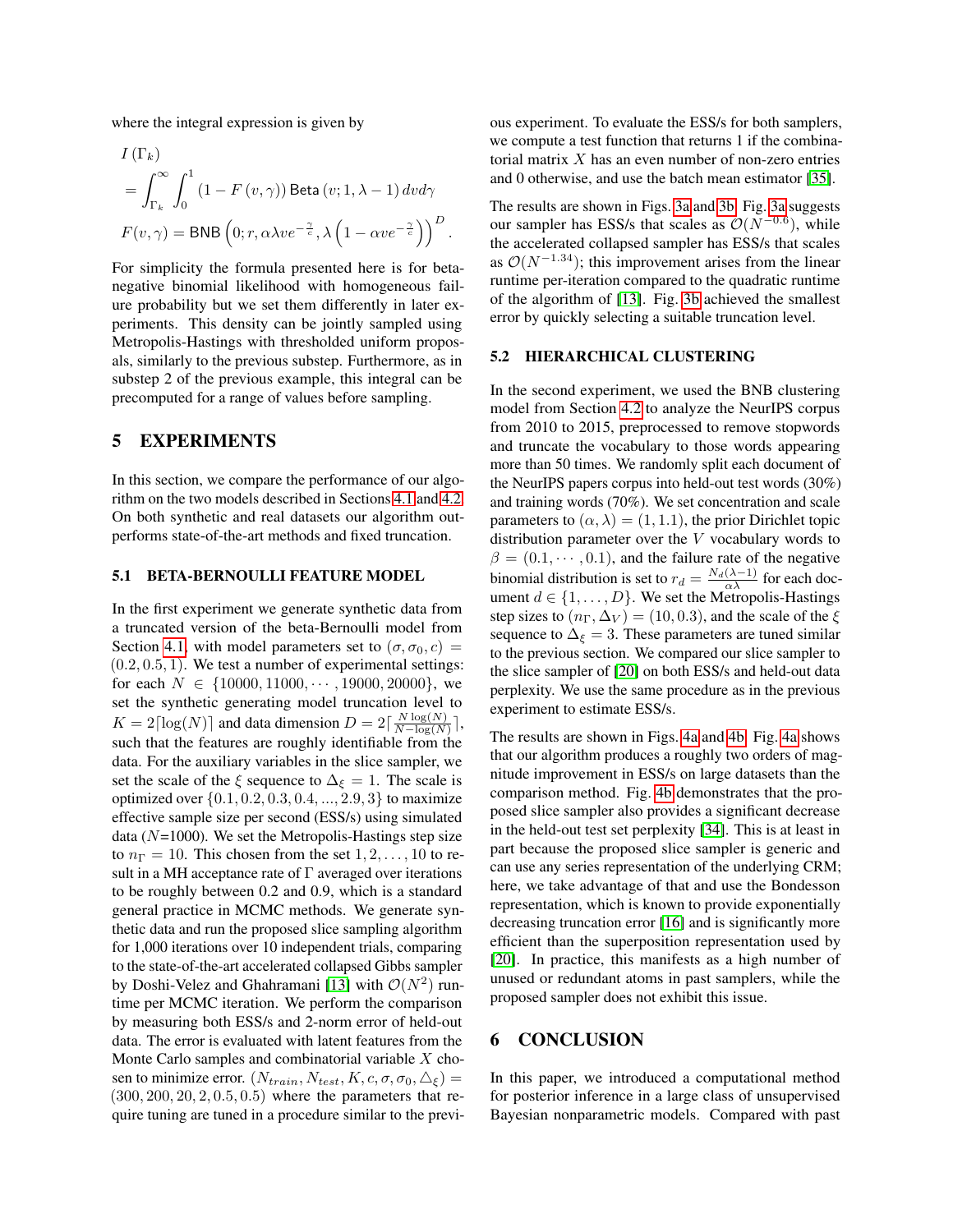<span id="page-8-4"></span>

Figure 3: [\(3a\)](#page-8-4): Boxplot and linear fit of the ESS/s of 20 runs of model. Both ESS/s and N are plotted in log scale of base 10. The line "double slice" corresponds to auxiliary variable  $U_n \equiv K_n \sim 0$ nif  $[k'_n, 2k'_n]$ . [\(3b\)](#page-8-4): 2-norm error of held-out data for truncated and adpatively truncated model (slice sampler) optimized over the combinatorial space.

<span id="page-8-5"></span>

Figure 4: [\(4a\)](#page-8-5): Boxplot and linear fit of the ESS/s of 6 runs of model. Both ESS/s and N are plotted in log scale of base 10. [\(4b\)](#page-8-5): Perplexity evaluated on the test set at each iteration.

work, our method enables parallel inference, does not require conjugacy, and targets the exact posterior.

It is worth noting that the proposed sampler does not necessarily generalize past slice samplers for specific models (e.g., [\[18\]](#page-9-9)). Although model-specific methods may provide performance gains in some cases, our method can be easily incorporated in a general probabilistic programming system, and provides parallel inference for a wide range of models. Future work on the proposed methodology could include automated selection of the deterministic sequence  $\xi$ , and the incorporation of more advanced Markov chain moves, such as split-merge [\[36\]](#page-9-28).

#### Acknowledgements

This research is supported by a National Sciences and Engineering Research Council of Canada (NSERC) Discovery Grant and Discovery Launch Supplement.

#### References

- <span id="page-8-0"></span>[1] Thomas Griffiths and Zoubin Ghahramani. Infinite latent feature models and the Indian buffet process. In *Advances in Neural Information Processing Systems*, 2005.
- <span id="page-8-1"></span>[2] Trevor Campbell, Diana Cai, and Tamara Broderick. Exchangeable trait allocations. *Electronic Journal of Statistics*, 12:2290–2322, 2018.
- <span id="page-8-2"></span>[3] John Kingman. Completely random measures. *Pacific Journal of Mathematics*, 21(1):59–78, 1967.
- <span id="page-8-3"></span>[4] Diana Cai and Tamara Broderick. Completely random measures for modeling power laws in sparse graphs. *NeurIPS Workshop on Networks in the Social and Information Sciences*, 2015.
- [5] Sunil Gupta, Dinh Phung, and Svetha Venkatesh. Factorial multi-task learning: A Bayesian nonparametric approach. In *International Conference on Machine Learning*, 2013.
- [6] John Paisley, David Blei, and Michael Jordan. Stickbreaking beta processes and the Poisson process. In *Artificial Intelligence and Statistics*, 2012.